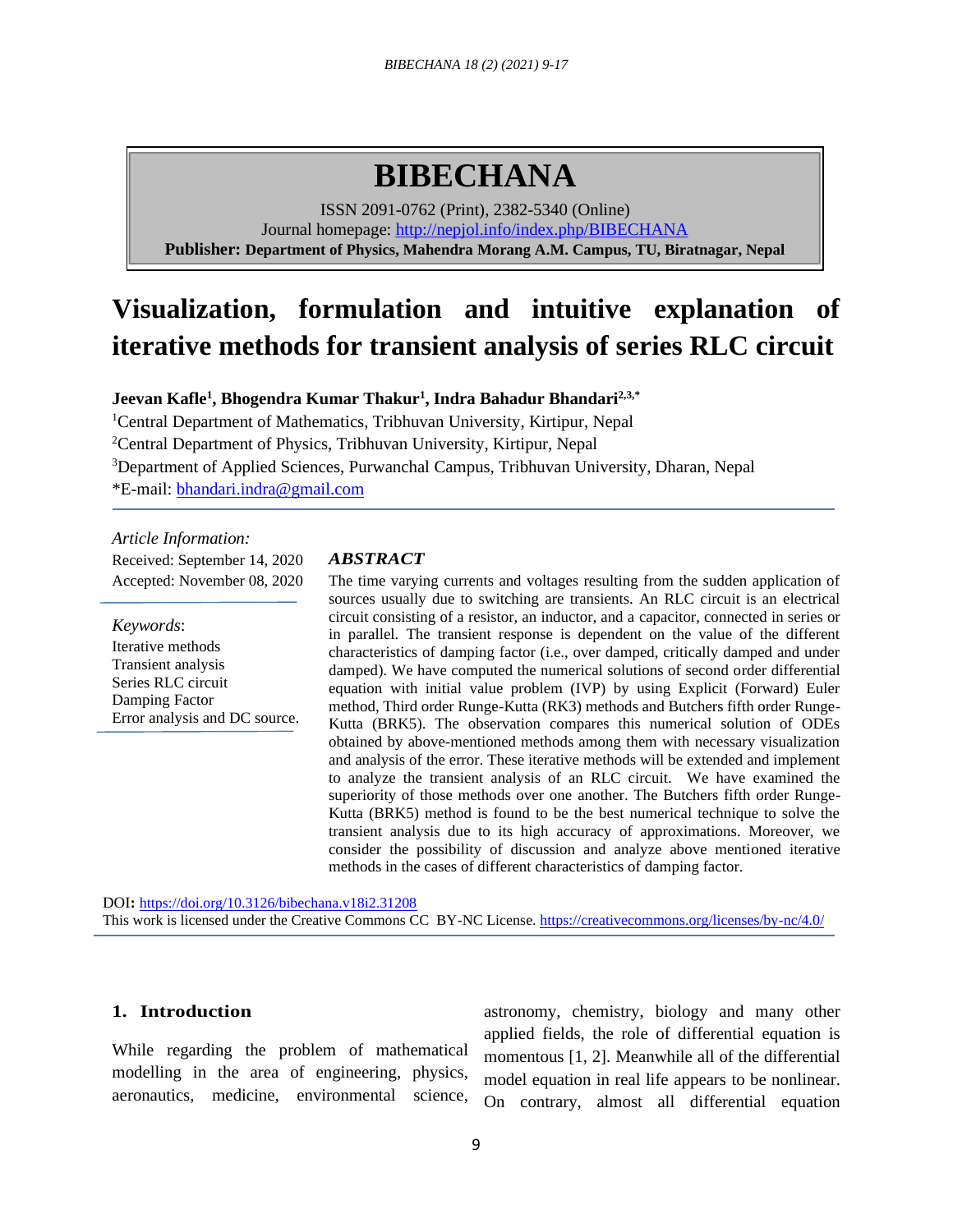encountered in course of modelling to be solved analytical, is out of the question [1]. Planetary motion under gravity, motion of simple pendulum, etc. are typical example of second order differential equation that won't solve analytically [2, 3]. To wriggle out from such confounding situation one has to device a more rigorous alternative approach that would be simple and more pragmatic. One of such method is numerical method [3].

Transients are the momentary fluctuation of energy induced upon the electrical circuit due to the time varying currents and voltages resulting from the sudden application of sources. It usually occurs at the period of switching [4]. Sensitive component of the electrical circuitry such as millions of inductors, capacitors, resistors, transistor and diodes embedded inside integrated circuits are most vulnerable to this brief increase in current in voltage. An electrical system under the influence of transient condition rendered the system to an unsteady state. Thus, a transient analysis is to analyze the response of an electrical circuit under these unsteady state condition [5]. If the variables do not vary with respect to time, then the state of system is said to be in a steady state otherwise it is said to be in an unsteady state. Performance of any electrical circuit is measured by employing the methodology of transient analysis [16]. Although transients do occur in the most apparent electrical equipment such as charger of an android phone, electric mixture, CFL bulb, iron etc. but it is not at threatening level because components are adjusted enough to handle such ailments [7]. But transient occurring in the microscopic level inside a microprocessor, motherboard and memory card could be lethal to the existence of the system.

Suhag (2013) [4] conducted the transient analysis of second order RLC circuit and observed the response of the system by changing the conditions from one steady state value to another. He concluded RK method was very efficient in solving second order differential equations. Kee and Ranom (2018) [5] studied the transient analysis of series RLC circuit under underdamped, critically damped and

overdamped conditions using RK-4 with different time step size h. The accuracy of RK-4 method is determined by gradually as the step size decimates. Thus, the improved RK-4 method by decreasing the step size  $h$  or increasing the number of steps  $n$  was a favorably suited method for solving transient analysis of electric circuit due to its high degree of accuracy and efficiency. Henry et al. (2018) [7] undertook the task of transient analysis of a secondorder RLC circuit by employing two numerical methods viz. Heun's method and Runge-Kutta method. They observed that the Heun's method reaches the stable limit first, thus, converges faster but the Runge-Kutta 4th order method proved to be more accurate. Thus Runge-Kutta method was recommended for transient analysis of complex electric circuits.

Ogbuka et al. (2008) [8] in their paper reiterated the need of a sound mathematical background and knowledge of basic laws of circuit analysis before handling the task of circuit analysis and they programmed the state equations of a sample complex circuit in two simulation software MATLAB and SIMPLORER to generate transient response. Deshpande (2014) [5] stated the source dc voltage applied in any circuit (RLC) constituting of energy storage device gives rise to transients and therefore estimation of the voltage was of significant importance for instrumentation and control purpose. Deshpande carried out the transient analysis to this circuit by employing Classical and Laplace Transformation method. Also, in cases of over damped, underdamped and critically damped conditions were evaluated significant for natural response of RLC series circuit. Laplace transform method had proved to be a better tool with respect to initialization condition in comparison to classical method. Ahamad and Charan (2019) [6] in order to solve initial value problem for fourth order ODEs presented fifth order Runge-Kutta method (RK5). Kamruzzaman and Nath (2018) [11] in their paper employed the Modified Euler and Runge-Kutta Methods to discuss the numerical solution of an ODE with IVP. They carried out the numerical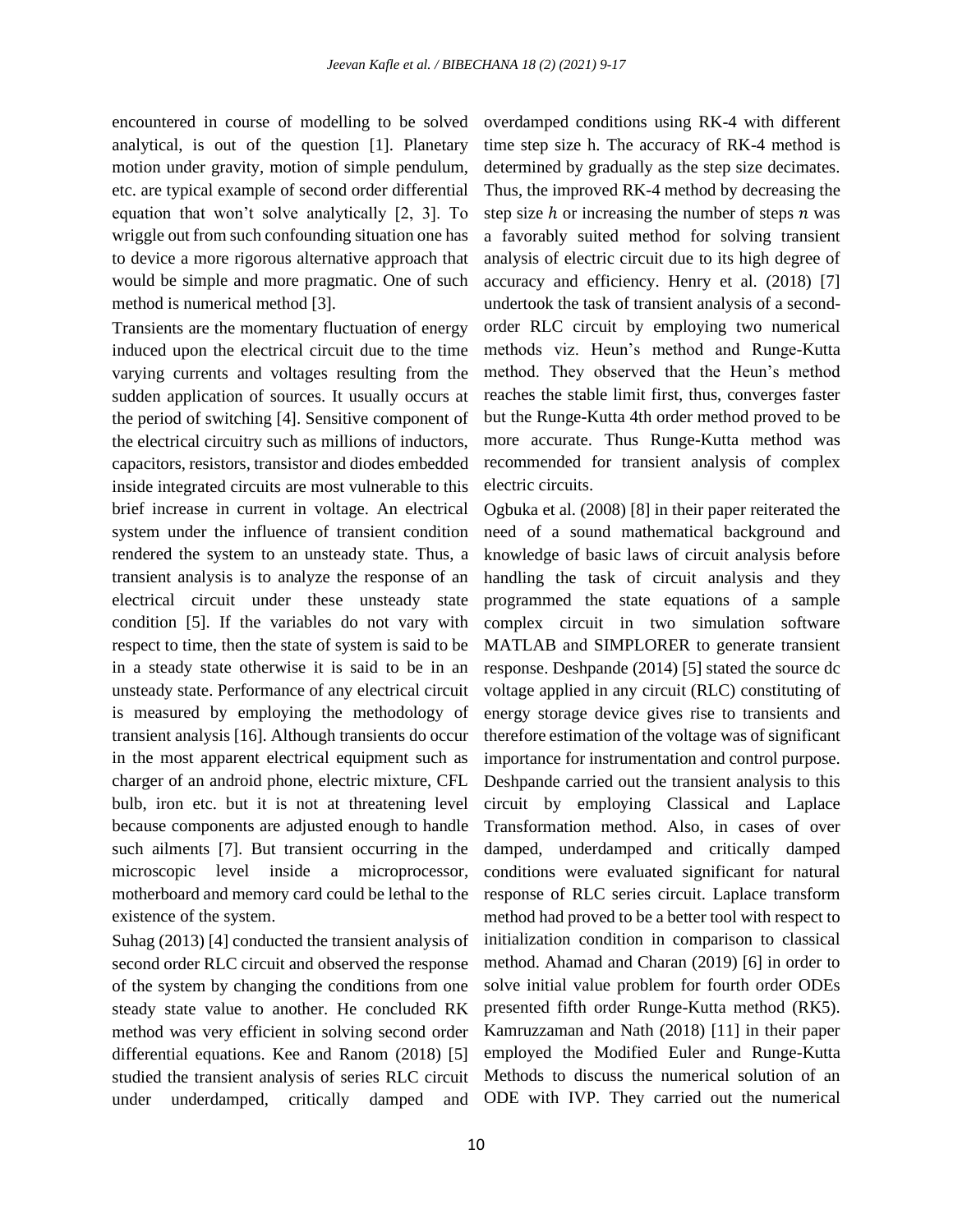simulation and compared the numerical solution with exact solution. Maffezzoni et al. (2007) [12] presented a novel approach to the accurate timedomain simulation of non-linear circuits that employs a class of high-order implicit Runge-Kutta (RK) method. The properties of stability and accuracy of these RK methods were briefly reviewed while the implementation in the flow of an analog simulator was described in detail.

In this work, we take a series RLC circuit with DC source which can be modelled with a second order ODE. For solving IVP of ODE and transient analysis, we first compared the three iterative method viz. Explicit Euler, Third order Runge-Kutta (RK3) and Butcher fifth order Runge-Kutta (BRK5). BRK5 method is observed to be the best method as it gives the least error compared to other two methods. BRK5 method is then chosen to analyze the three-damping condition of RLC circuit.

The approach of this paper is primarily analytical and comparative among the various numerical method for solving differential equation. Section-2 comprises of the theoretical approach and three iterative methods with the necessary numerical formulation. Section-3 depicts the simulation result and comparison of above-mentioned method. Section-4 culminate the conclusion and finding of this work.

#### **2. Theory**

A RLC circuit constitute of three electrical elements viz. a resistor, an inductor and a capacitor. It is a second order circuit. These circuits are the most popular as they are applied to construct oscillator and tuners of radio or audio receiver [4]. In the adjacent Fig. 1, the electrical elements resistor (R), inductor (L) and capacitor (Ϲ) are connected in series with the D.C. source  $(V<sub>s</sub>)$ , which we call RLC series circuit. A circuit equation is drawn to undertake the analytical solution part of a transient analysis [5]. An ordinary electrical circuitry could contain thousands of components. So, any analytical solution in such RLC circuits is virtually impossible. In such scenario numerical methods could offer a

great relief to the solution of system. Here, we used possible iterative methods to solve the circuit equation under the terms of transient analysis in an RLC circuit and compare different methods. The Kirchhoff's Voltage Law [5] is applied around the loop for  $t > 0$  in which the voltage source of the circuit in Fig. 1 is calculated by the following:

$$
V_S = V_R + V_L + V_C
$$



**Fig.** 1: RLC circuit [7].

The differential equations of the RLC in Fig. 1 is based on method of loop currents where the fundamental relationship between the current, and the individual circuit elements (Capacitance, Inductance, Resistance) are given by

> $Resistance : v(t) = Ri(t),$ Capacitance : i(t) = C $\frac{dv}{dt}$ , *Inductance* :  $v(t) = L$ di  $\boldsymbol{dt}$

The second-order differential equation of the RLC circuit with constant coefficients is written as [17]

$$
L\frac{d^2V}{dt^2} + R\frac{dV}{dt} + \frac{1}{C}V = \frac{V_s}{C} \qquad \dots \dots \dots \tag{1}
$$

The series RLC circuit is analyzed in order to determine its transient characteristics once the switch is closed. Equation (1) can be solved using different iterative methods [7].

The damping factor is responsible for amount by which the oscillation of a system gradually decreases with the time  $(t)$ . The transient response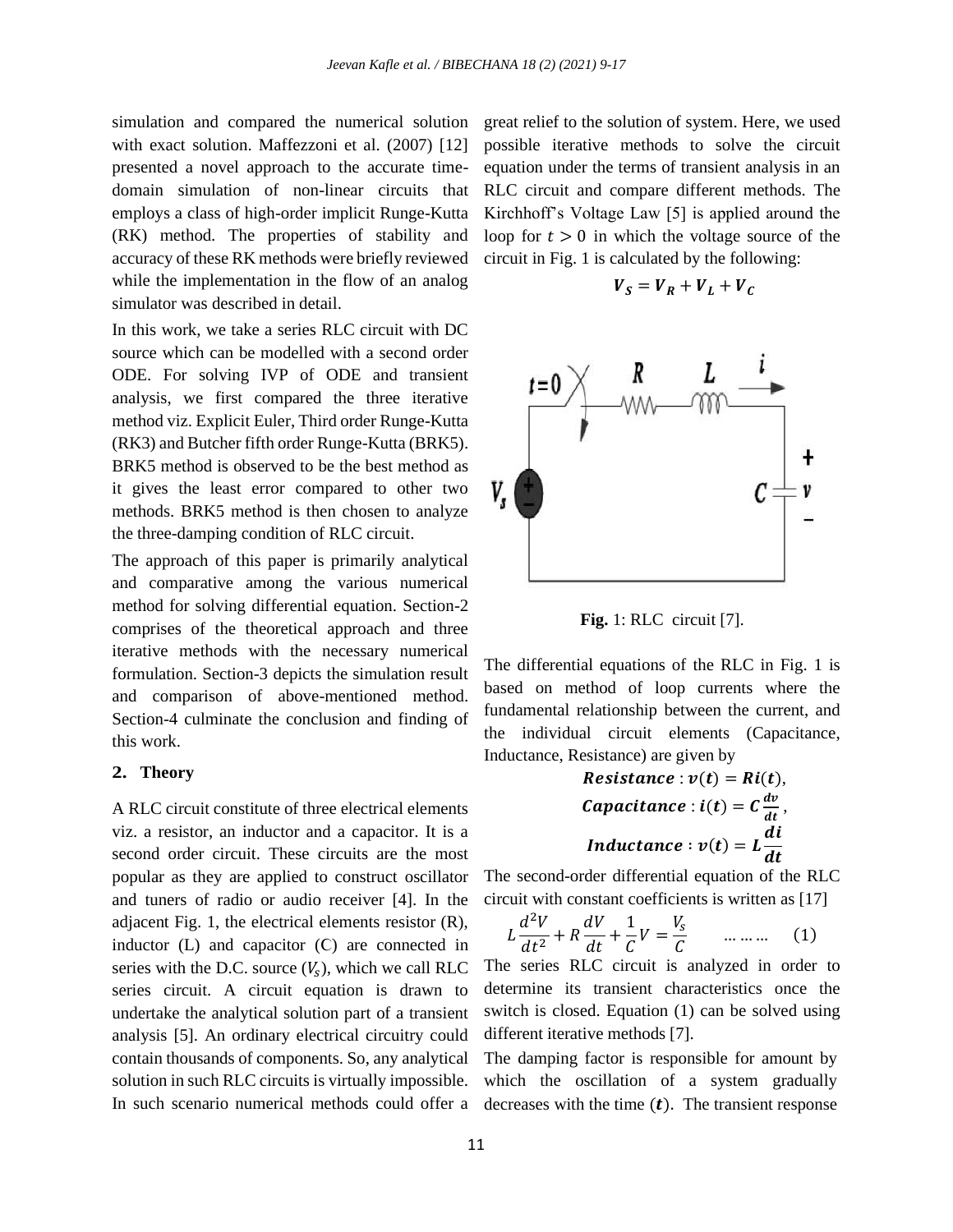is dependent on the value of the damping factor  $(\zeta)$ [7]. In RLC circuit, the damping factor is given by

$$
\zeta = \frac{\alpha}{\omega_o}
$$

where,  $\alpha = \frac{R}{2l}$  $\frac{\Delta}{2L}$  (damping coefficient) and  $\omega_0 =$ 1  $\frac{1}{\sqrt{LC}}$  (resonant frequency). Then

$$
\zeta = \frac{R}{2} \sqrt{\frac{C}{L}}
$$

The system is (i) over damped when  $\zeta > 1$ , (ii) critically damped when  $\zeta = 1$ , and (iii) under damped when  $\zeta$  < 1 [4].

#### **Numerical methodologies**

In this section, we discuss different iterative method to solve initial value problems (IVP) for ordinary differential equations (ODE). First, we introduce Euler's method, the simplest method. We will provide details on algorithm development using the Euler method (explicit), Third order Ruge-Kutta Method (RK3) and Butcher's fifth order Runge-Kutta (BRK5) method [12, 13].

#### **Euler's method**

Consider one dimensional initial value problem (IVP)

$$
y'(t) = f(t, y(t)), \qquad y(t_0) = y_0 \dots \dots \dots (2)
$$
  
The slope at the point  $(t_n, y_n)$  is

$$
\frac{y_{n+1} - y_n}{h} \approx \frac{dy}{dt} = f(t_n, y_n)
$$
  
\n
$$
\Rightarrow y_{n+1} = y_n
$$
  
\n
$$
+ hf(t_n, y_n) \dots \dots \dots (3)
$$

This formula (3) is Forward Euler's Method.

#### **Third order Runge-Kutta (RK3) method**

The third order Runge-Kutta method (RK3) is broadly used for solving initial value problems (IVP) for ordinary differential equation (ODE). The general formula for Runge-Kutta third order (RK3) method is shown below [15]

$$
y_{n+1} = y_n + h \left[ \frac{k_1}{6} + \frac{2k_2}{3} + \frac{k_3}{6} \right] \dots \dots \dots \tag{4}
$$

where

$$
k_1 = f(t_n, y_n), \quad k_2 = f\left(t_n + \frac{h}{2}, y_n + \frac{h}{2}k_1\right),
$$

$$
k_3 = f(t_n + h, y_n - hk_1 + 2hk_2)
$$



**Fig. 2:** Visualization of Euler method [14].

# **Butchers fifth order Runge-Kutta (BRK5) method**

This method is distinguished by their order in the sense that agrees with Taylors series solution up to terms of  $h^r$  where r is the order of the method [7]. In this method, we consider the IVP (2). The method is shown below [13].

$$
y_{n+1} = y_n + \frac{h}{90}(7k_1 + 32k_3 + 12k_4 + 32k_5 + 7k_6)
$$
 (5)

where,

$$
t_{n+1} = t_n + h, \ k_1 = f(t_n, y_n), \ k_2 = f(t_n + \frac{h}{4}, y_n + \frac{h}{4}k_1),
$$
  
\n
$$
k_3 = f(t_n + \frac{h}{4}, y_n + \frac{1}{8}hk_1 + \frac{1}{8}hk_2), \ k_4 = f(t_n + \frac{h}{2}, y_n - \frac{1}{2}hk_2 + hk_3),
$$
  
\n
$$
k_5 = f(t_n + \frac{3h}{4}, y_n + \frac{3}{16}hk_1 + \frac{9}{16}hk_4), \ k_6 = f(t_n + h, y_n - \frac{3}{7}hk_1 + \frac{2}{7}hk_2 + \frac{12}{7}hk_3 - \frac{12}{7}hk_4 + \frac{8}{7}hk_5)
$$

We can extend above discussed iterative methods for the solution of higher order initial value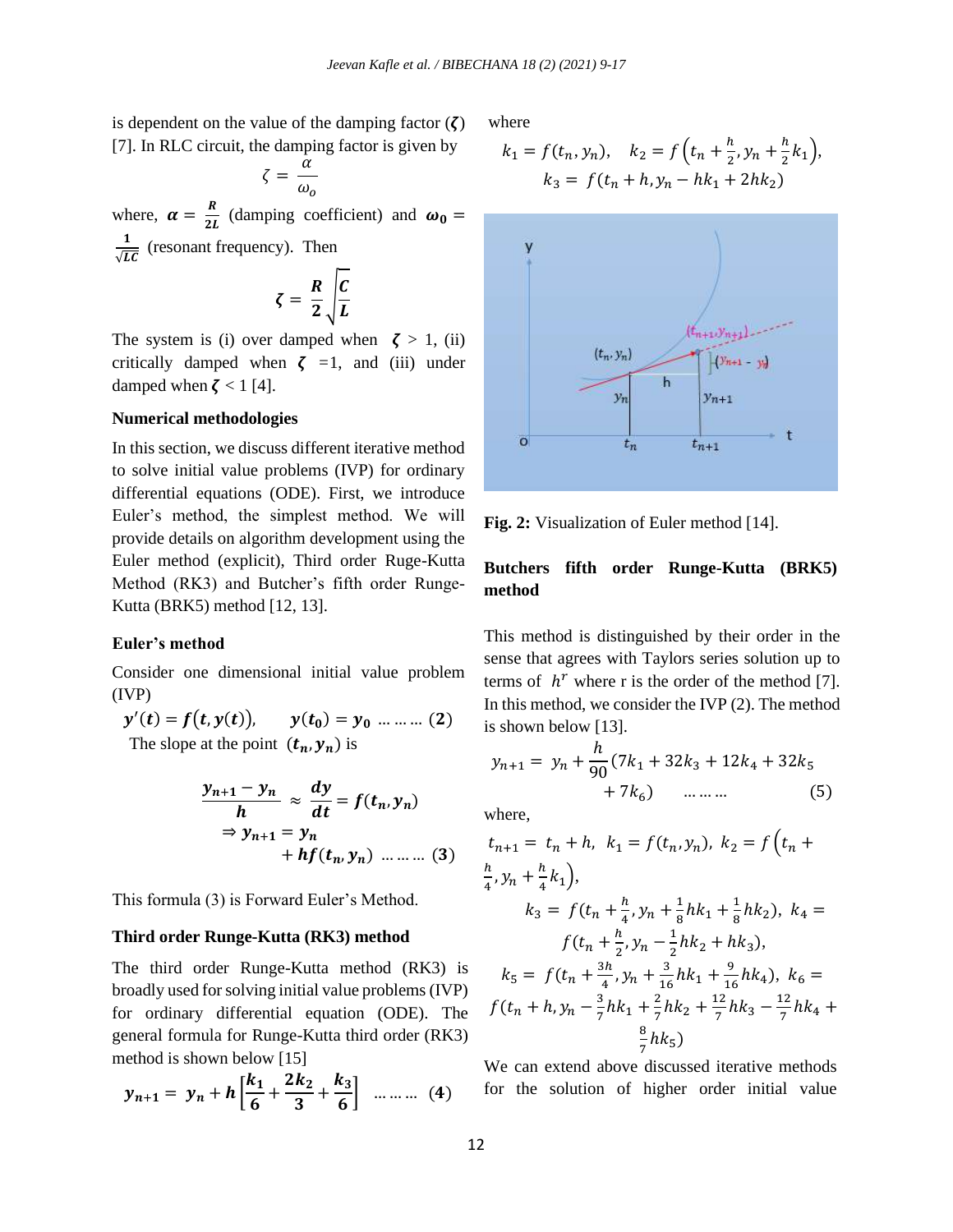problems (IVP) for ordinary differential equations (ODE) and system of initial value problems (IVP) for ordinary differential equations (ODE) [3, 16].

# **Numerical formulation of RLC circuit**

Let,

 $v = x$  and  $\frac{dv}{dt} = \frac{y}{c}$  $\frac{y}{c}$  … … (6) then equation (1) becomes

$$
\frac{dy}{dt} = \frac{V_s - x - R \times y}{L} \quad \dots \dots \tag{7}
$$

Hence equation (6) and (7) form a system of first order differential equation [7].

Let,

$$
f = \frac{dv}{dt} = \frac{y}{c}
$$
 and  $g = \frac{dy}{dt} = \frac{V_s - x - R \times y}{L}$ 

#### **Euler's method for RLC circuit**

$$
x_{i+1} = x_i + h f(t_i, x_i, y_i)
$$
  

$$
y_{i+1} = y_i + h g(t_i, x_i, y_i)
$$
  
where h is the time step size.

#### **RK3 method for RLC circuit**

$$
x_{i+1} = x_i + (f_1 + 4f_2 + f_3)/6
$$
  
\n
$$
y_{i+1} = y_i + (g_1 + 4g_2 + g_3)/6
$$
  
\nwhere  
\n
$$
f_1 = h f(t_i, x_i, y_i), g_1 = h g(t_i, x_i, y_i),
$$
  
\n
$$
f_2 = h f\left(\left(t_i + \frac{h}{2}\right), \left(x_i + \frac{f_1}{2}\right), \left(y_i + \frac{g_1}{2}\right)\right),
$$
  
\n
$$
g_2 = h g\left(\left(t_i + \frac{h}{2}\right), \left(x_i + \frac{f_1}{2}\right), \left(y_i + \frac{g_1}{2}\right)\right),
$$
  
\n
$$
f_3 = h f((t_i + h), (x_i - f_1 + 2f_2), (y_i - g_1 - f_2))
$$

 $2g_2$ ) and  $g_3 = hg((t_i + h), (x_i - f_1 + 2f_2), (y_i - g_1))$  $+ 2g_2$ )

# **Formulating BRK5 method for RLC circuit**

$$
x_{i+1} = x_i + (7f_1 + 32f_3 + 12f_4 + 32f_5
$$
  
+ 7f<sub>6</sub>)/90  

$$
y_{i+1} = y_i + (7g_1 + 32g_3 + 12g_4 + 32g_5
$$
  
+ 7g<sub>6</sub>)/90

where

$$
f_1 = h f(t_i, x_i, y_i), \quad g_1 = h g(t_i, x_i, y_i), \quad f_2 = h f\left(\left(t_i + \frac{h}{4}\right), \left(x_i + \frac{f_1}{4}\right), \left(y_i + \frac{g_1}{4}\right)\right),
$$

$$
g_2 = hg\left(\left(t_i + \frac{h}{4}\right), \left(x_i + \frac{f_1}{4}\right), \left(y_i + \frac{g_1}{4}\right)\right), f_3
$$
  
\n
$$
= hf\left(\left(t_i + \frac{h}{4}\right), \left(x_i + \frac{f_1 + f_2}{8}\right), \left(y_i + \frac{g_1 + g_2}{8}\right)\right)
$$
  
\n
$$
+ \frac{g_1 + g_2}{8}\right)
$$
  
\n
$$
g_3 = hg\left(\left(t_i + \frac{h}{4}\right), \left(x_i + \frac{f_1 + f_2}{8}\right), \left(y_i + \frac{g_1 + g_2}{8}\right)\right)
$$
  
\n
$$
f_4 = hf\left(\left(t_i + \frac{h}{2}\right), \left(x_i - \frac{f_2}{2} + f_3\right), \left(y_i - \frac{g_2}{2} + g_3\right)\right)
$$
  
\n
$$
g_4 = hg\left(\left(t_i + \frac{h}{2}\right), \left(x_i - \frac{f_2}{2} + f_3\right), \left(y_i - \frac{g_2}{2} + g_3\right)\right)
$$
  
\n
$$
f_5 = hf\left(\left(t_i + \frac{3h}{4}\right), \left(x_i + \frac{3f_1}{16} + \frac{9f_4}{16}\right), \left(y_i + \frac{3g_1}{16} + \frac{9g_4}{16}\right)\right)
$$
  
\n
$$
g_5 = hg\left(\left(t_i + \frac{3h}{4}\right), \left(x_i + \frac{3f_1}{16} + \frac{9f_4}{16}\right), \left(y_i + \frac{3g_1}{16} + \frac{9g_4}{16}\right)\right)
$$
  
\n
$$
f_6 = hf\left(\left(t_i + h\right), \left(x_i - \frac{3f_1 - 2f_2 - 12f_3 + 12f_4 - 8f_5}{7}\right), \left(y_i - \frac{3g_1 - 2g_2 - 12g_3 + 12g_4 - 8g_5}{7}\right)
$$
  
\n
$$
\frac{3f_1 - 2f_2 - 12f_3 + 12f_4 - 8f_5}{7}\right), \left(y_i - \frac{3g_1 - 2g_2 - 12g_3
$$

#### **3. Results and Discussion**

In the following sub section, we compare numerical solution of RLC circuits by above discussed numerical methods with exact solution and analyze the different characteristics of damping factor by using best superior iterative method.

# **3.1 Comparison between analytical solution and numerical methods**

),  $f_2 =$  each method is compared with the analytic solution. In this experiment, the simulation time for all the conditions is from 0 s to 20 s with the step size of  $h = 0.1$  s. Moreover, we consider source voltage  $(V_s) = 6 V$ , resistance  $(R)=1 \Omega$ , inductance  $(L) = 1$ H and capacitance  $(C) = 0.25 F$  [7] for the simulation result of RLC circuit. Fig. 3 describe simulation results of numerical solution of RLC circuit and exact solution under above conditions. In order to compare the accuracy of the numerical methods, the computed points of the three numerical methods are taken at the specific time. The computed point of From the above Fig. 3, we observed that the approximate solution curve obtained from the Butcher fifth order Runge-Kutta (BRK5) method is converging faster towards the analytical solution in

 $+$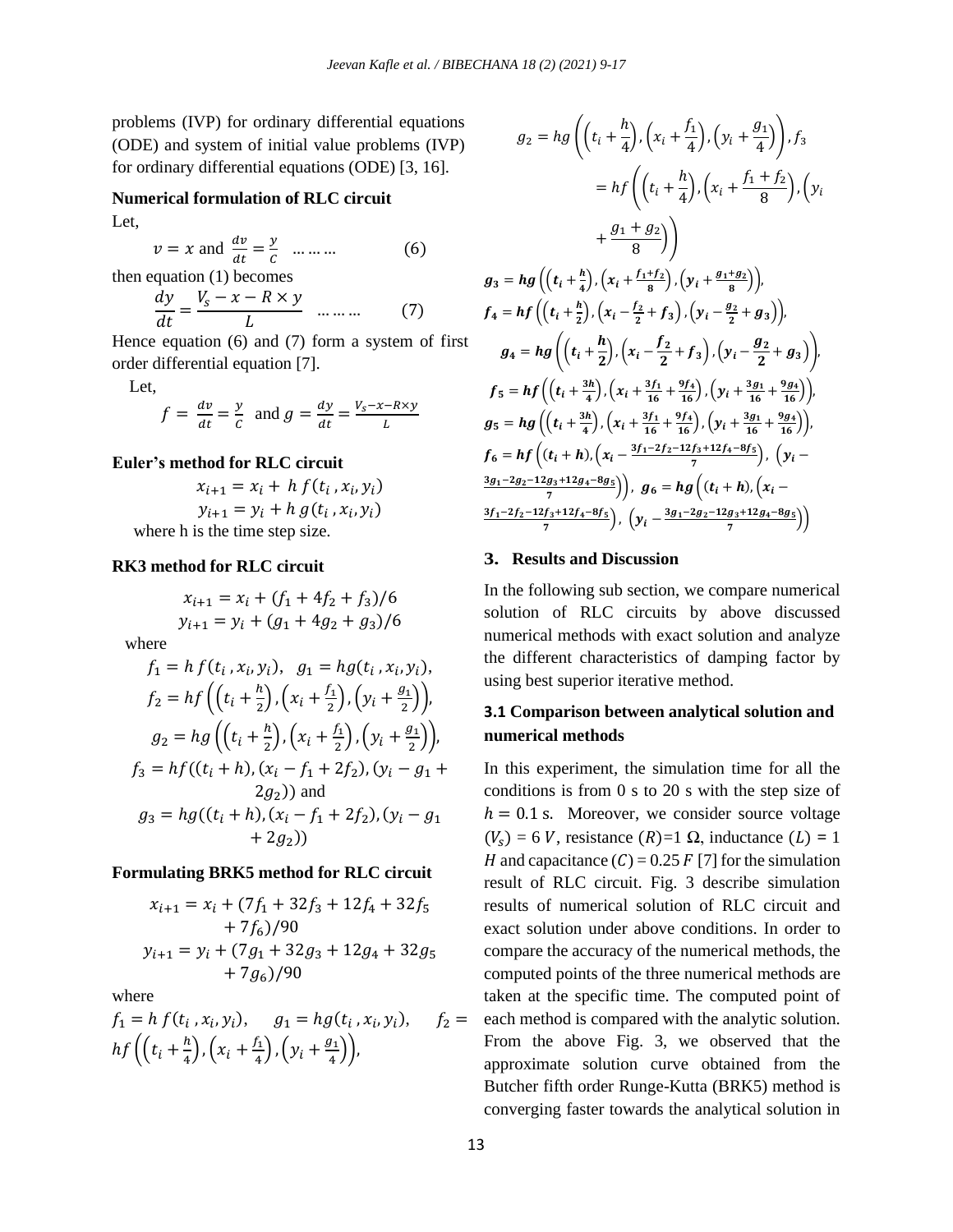comparison with the other two methods. This shows that there is less error between BRK5 and analytical solution in comparison with other two methods (Table 1). Table 1 contain details of simulated results obtained for Iterative methods and exact solution with Error in different time slices. Hence, we concluded that the BRK5 method is more efficient method to approximate the solution of RLC circuit.

So, in the following section, we consider three damping cases (i.e., underdamped, critically damped and over damped) for Butcher fifth order Runge-Kutta (BRK5) method. In Fig. 4, we simulate the results under discussed above condition with different time slices.

# **3.2 Characteristics of Damping Factor by using BRK5 method**

The different damping condition of RLC circuit and their characteristics are as discussed below:

#### Condition 1: Underdamped (i.e.,  $\zeta$  < 1)

In this condition, the resistance, R must be less than  $4\Omega$  in order to achieve underdamped response. In order to obtain the best numerical method for transient analysis of RLC circuit, three numerical methods are compared with the analytical solution. The three numerical methods mentioned are Euler method, RK3 method and BRK5 method. The experiment is conducted by taking  $1\Omega$  as the value of resistor, R for the circuit [4, 5, 7].

#### Condition 2: Critically damped  $(i, e, \zeta = 1)$

In critically damped response, the resistance, R must be equal to  $4\Omega$  in order to achieve the critically damped condition.

# Condition 3: Overdamped (i. e.,  $\zeta > 1$ )

In condition 3, the resistance, R must be more than  $4\Omega$  in order to achieve overdamped response. The experiment is conducted by taking  $6\Omega$  as the value of resistor, R for the circuit. Table 2 contain all the condition for different damping factor. By the variation of the resistance  $(R)$ , we can get three different damping conditions.

In Fig. 4, we observed that the under damped responses are a decaying oscillation decays at a rate determined by the attenuation  $(\alpha)$  by using BRK5



**Fig. 3**: Comparison of Euler, RK3, BRK5 and Analytical Solution.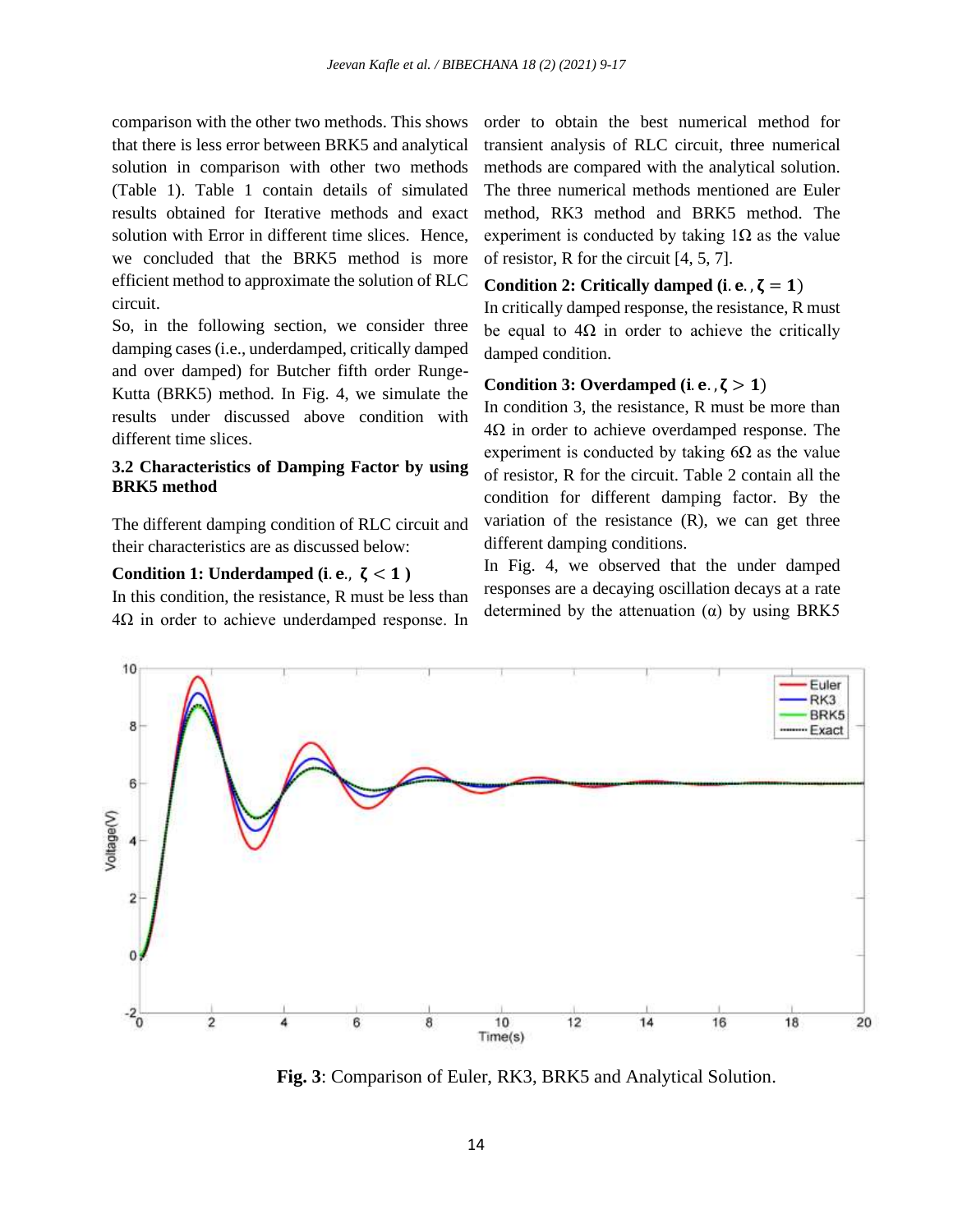method. The exponential decay describes the reach the desired state as quickly as possible without envelope of the oscillation. Here, the oscillation is sinusoidal with exponentially decaying amplitude. The critically damped response represents the circuit response that decays in the fastest possible time without going into oscillation. This consideration is important in control systems where it is required to

overshooting. The overdamped response is a decay of the transient current without oscillation, which reach the stable state slower than the critically damped case. The quantitative description of numerical of solution under three damping condition by using BRK5 method is detailed in Table 3.

| Time(t)   | Euler      |                | RK <sub>3</sub> |                | $BRK_5$    |                | Exact      |
|-----------|------------|----------------|-----------------|----------------|------------|----------------|------------|
| (seconds) | Voltage(V) | $E_R(10^{-3})$ | Voltage(V)      | $E_R(10^{-3})$ | Voltage(V) | $E_R(10^{-3})$ | Voltage(V) |
| 0.0       | 0.000000   | 0.000000       | 0.000000        | 0.000000       | 0.000000   | 0.000000       | 0.000000   |
| 0.1       | 0.000000   | 4.378000       | 0.116000        | 1.622000       | 0.115714   | 1.336000       | 0.114378   |
| 0.2       | 0.240000   | 3.654000       | 0.444083        | 0.429000       | 0.443657   | 3.000000       | 0.443654   |
| 0.3       | 0.696000   | 6.189000       | 0.951609        | 0.580000       | 0.951190   | 9.990000       | 0.952189   |
| 0.4       | 1.336800   | 5.764000       | 1.602239        | 0.325000       | 1.601968   | 5.960000       | 1.612564   |
| 0.5       | 2.125680   | 1.791000       | 2.357671        | 8.800000       | 2.357671   | 8.800000       | 2.366471   |
| 0.6       | 3.022200   | 7.630000       | 3.179275        | 0.555000       | 3.179643   | 1.870000       | 3.189830   |
| 0.7       | 3.984041   | 1.851000       | 4.029593        | 4.701000       | 4.030393   | 5.501000       | 4.004892   |
| 0.8       | 4.968810   | 4.868000       | 4.873643        | 0.299000       | 4.874908   | 9.034000       | 4.883942   |
| 0.9       | 5.935740   | 3.419000       | 5.680016        | 2.305000       | 5.681740   | 5.810000       | 5.692321   |
| 1.0       | 6.847225   | 2.573000       | 6.421720        | 2.932000       | 6.423867   | 7.850000       | 6.424652   |

**Table 1:** Simulated results obtained for Iterative methods and exact solution with error.

**Table 2:** The values of electrical elements of series RLC circuit for three conditions [5].

| <b>Element</b> | Value          |                   |             |  |
|----------------|----------------|-------------------|-------------|--|
|                | Condition 1    | Condition 2       | Condition 3 |  |
| Resistor       | Underdamped    | Critically damped | Overdamped  |  |
| DC (Vs)        | 6 V            | 6V                | 6 V         |  |
| Resistor R     | $<$ 4 $\Omega$ | 4Ω                | $>4\Omega$  |  |
| Inductor L     | 1 H            | ١H                | 1H          |  |
| Capacitor C    | 0.25F          | 0.25F             | 0.25F       |  |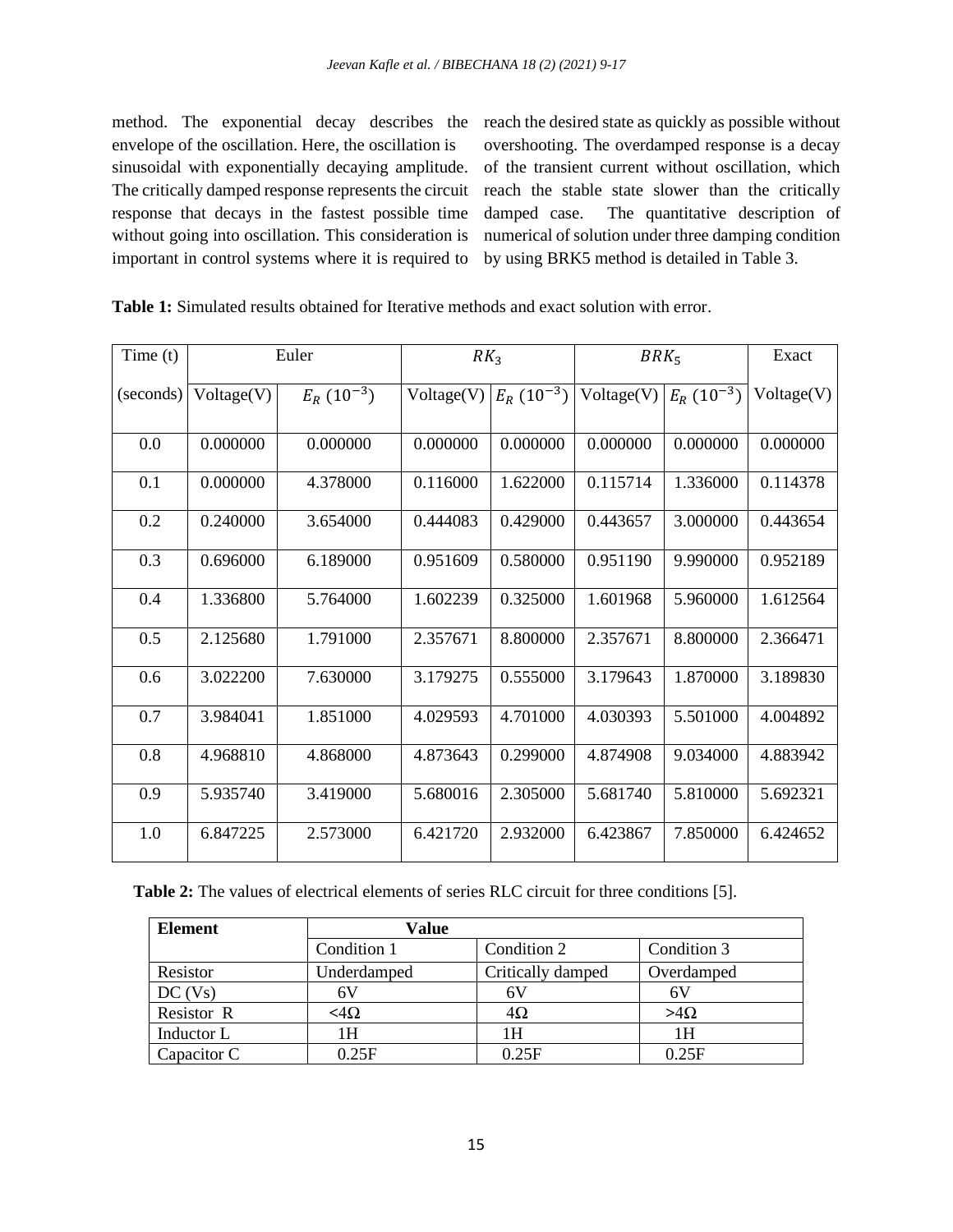

 **Fig. 4** : Comparison of three different damping condition by using BRK5.

| Time $(s)$ | Values of BRK5 Method |                   |            |  |  |  |
|------------|-----------------------|-------------------|------------|--|--|--|
|            | Underdamped           | Critically damped | Overdamped |  |  |  |
| 0.0        | 0.000000              | 0.000000          | 0.000000   |  |  |  |
| 0.1        | 0.115714              | 0.105139          | 0.098897   |  |  |  |
| 0.2        | 0.443657              | 0.369312          | 0.330084   |  |  |  |
| 0.3        | 0.951190              | 0.731409          | 0.626944   |  |  |  |
| 0.4        | 1.601968              | 1.147248          | 0.950945   |  |  |  |
| 0.5        | 2.357643              | 1.585448          | 1.280130   |  |  |  |
| 0.6        | 3.179643              | 2.024237          | 1.602290   |  |  |  |
| 0.7        | 4.030393              | 2.449004          | 1.910937   |  |  |  |
| 0.8        | 4.874908              | 2.850415          | 2.202915   |  |  |  |
| 0.9        | 5.681740              | 3.222979          | 2.476992   |  |  |  |
| $1.0\,$    | 6.423867              | 3.563965          | 2.733027   |  |  |  |

Table 3: Values of three conditions of BRK5 method.

### **4. Conclusion**

The transient analysis of electrical circuit is analyzed using analytical method, Euler (Explicit) Method, RK3 Methods and BRK5 Method. With the usage of computational software, the process of obtaining results of transient analysis is done systematically and conveniently. It has been observed that the BRK5 method is very efficient in solving second order differential equations. Thus, we can conclude that by carrying out the transient